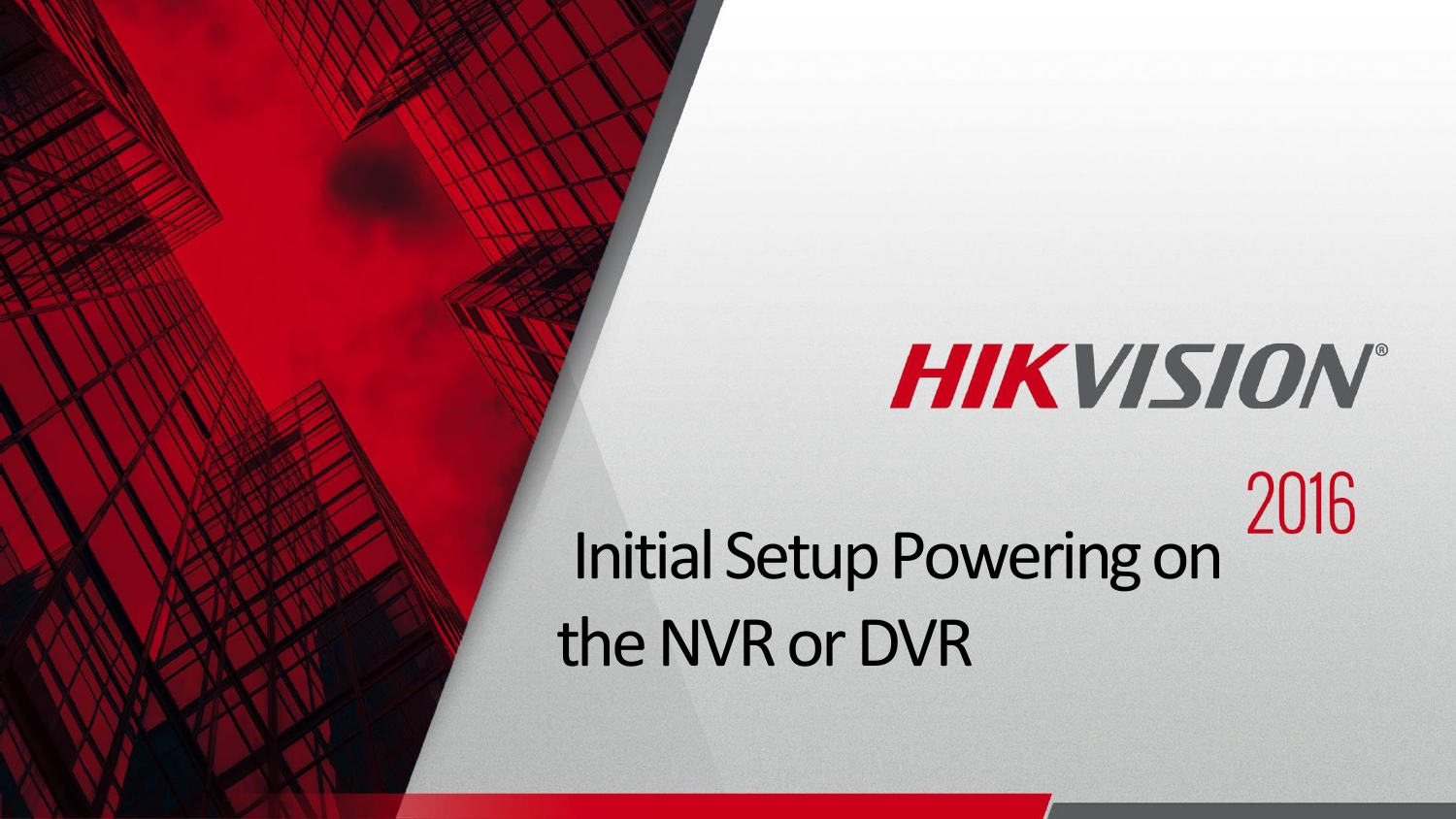#### Initial Setup

Powering on a Hikvision NVR or DVR

• Make sure the VGA or HDMI monitor is connected before powering on the NVR or DVR.

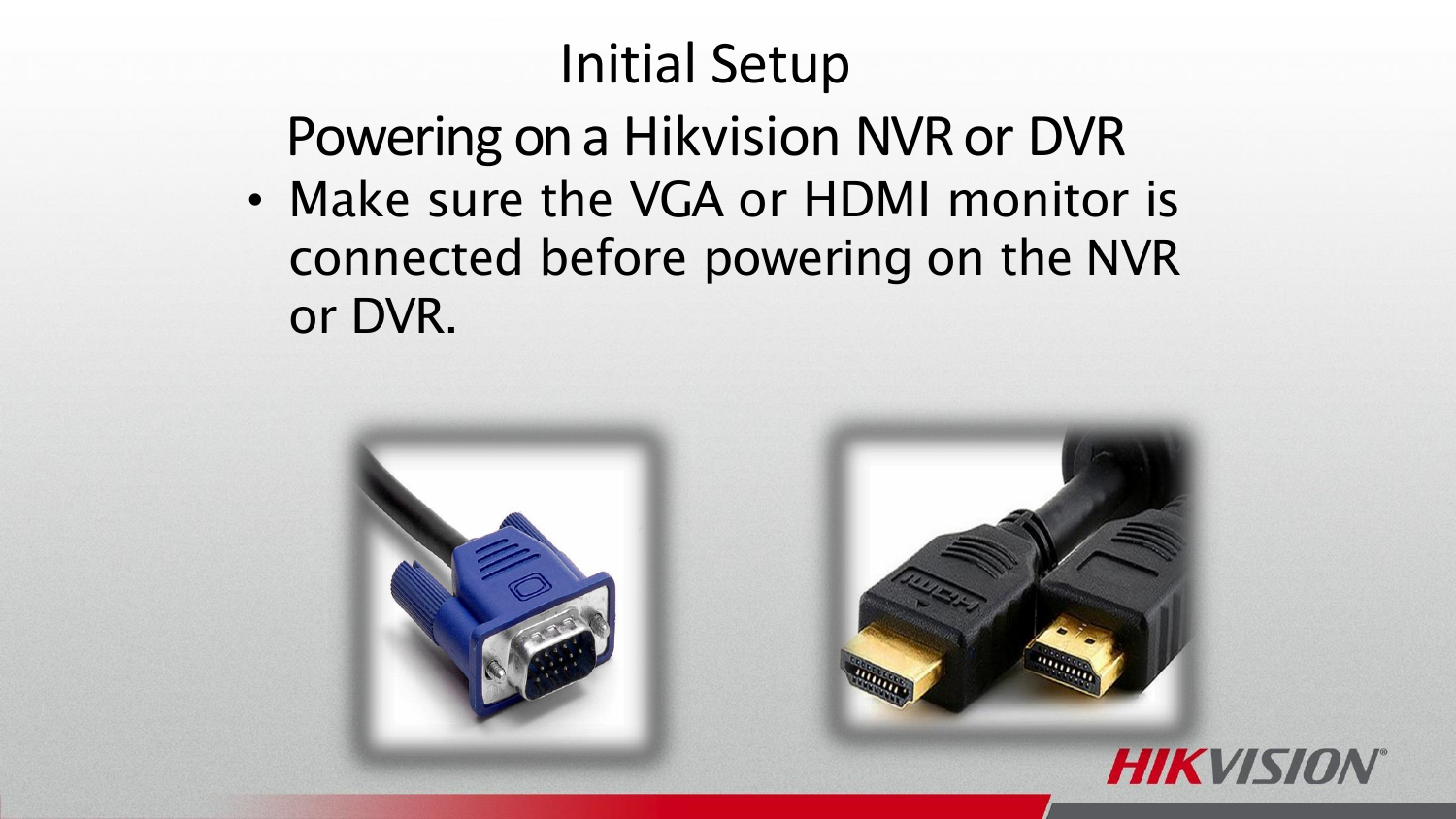## Initial Setup Powering on a Hikvision NVR or DVR

- Make sure to plug in the mouse for control over the DVR.
- When using two monitors,connect the HDMI monitor first, complete the initial setup, then plug in the VGA monitor.







**HIKVIS**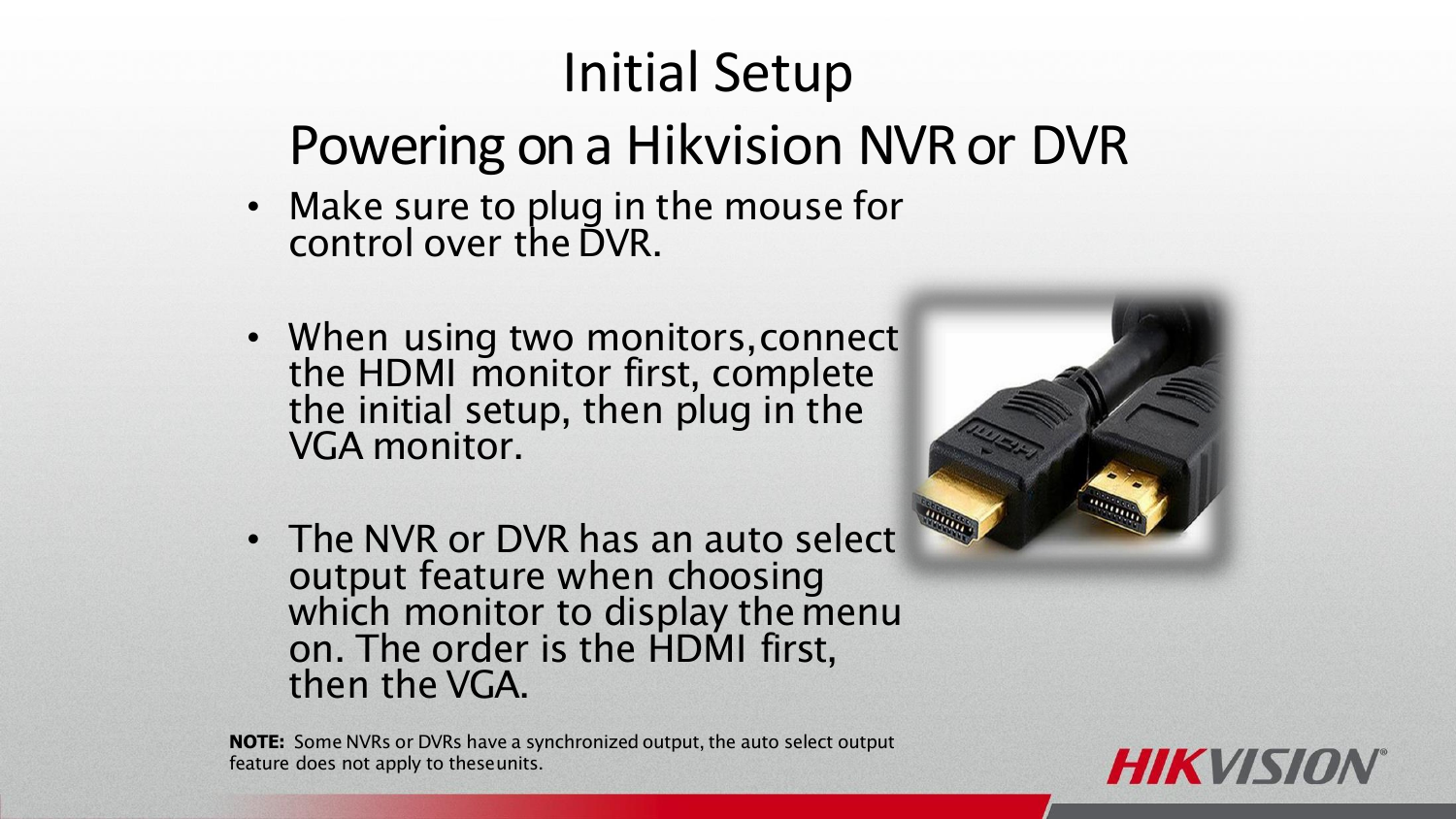### Troubleshooting Powering on a Hikvision NVR or DVR

• When no monitor isdetected at the time of powering on, the front panel buttons will beep and mouse will beglow red, showing that it is powered up, however, the DVR will not respond to the pushing of the buttons or clicking of the mouse.





• Ensure that a monitor is connected to the NVR orDVR and power cycle in order to regain control over the unit.